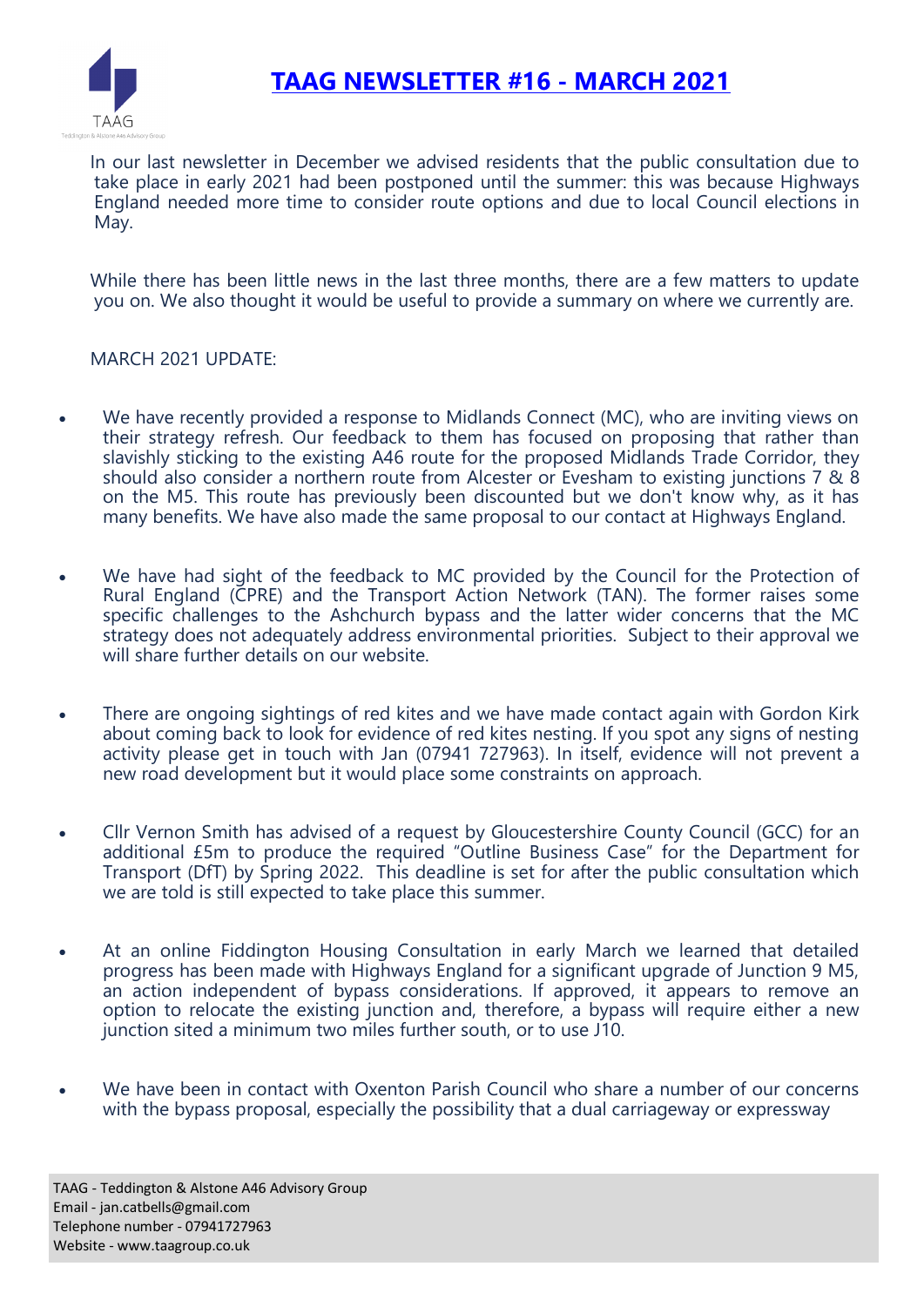could be routed along the existing path of the A435. They have produced their own response to the Ashchurch bypass proposal which has been sent to several councillors and Laurence Robertson MP.

\* They have also told us that Atkins (contracted by GCC) are seeking to conduct ecological surveys at two farm sites within the Cotswold Natural Landscape (previously known as the AONB) in Oxenton and Woolstone. These, along with a proposed survey in the Special Landscape Area between Teddington village and the Teddington Hands roundabout, may simply be part of fulfilling the wider process but they are worrying nonetheless.

\*TAAG submitted its response summarising views and concerns last August. This has been shared with all key stakeholders. A copy of this document can be viewed on our website.

You will recall we commissioned a report in late 2019 from Gerald Kells, an experienced road campaigner who has worked closely with CPRE. We are looking into whether specific 'expert' input to the public consultation proposals would add some credibility, recognising that funds are limited.

#### SUMMARY OF CURRENT POSITION

#### Regional Transport Bodies

There are currently 8 of these in England operating as a partnership of local authorities (e.g. GCC), enterprise groups (e.g. Chambers of Commerce) and national agencies (e.g. Highways England). They set transport priorities at a regional level\* and lobby the DfT via its national agencies for approval and funding. Midlands Connect have long promoted development of a Trans Midlands Trade Corridor that starts/ends at J9 M5 although, their immediate focus is to seek funding of road developments further north. Western Gateway, with GCC as a key member, have taken up the mantle to promote the building of an Ashchurch bypass.

\* The A46 Partnerships Group was formed in 2015 to co-ordinate efforts across different regions with membership from multiple councils as well as both Midlands Connect & Western Gateway.

#### County & Borough Councils

In our area, this is GCC and TBC. GCC are responsible for producing and maintaining a comprehensive Local Transport Plan and also have a decision making role within Western Gateway. TBC are driving (rather slowly) progress on the Ashchurch Garden Town. The proposal to build a new Ashchurch bypass is supported by GCC and TBC as an enabler of significant local economic growth and to alleviate current A46 congestion. They also support the role a bypass would play as part of a national corridor in proposing this is a dual carriageway or expressway.

TAAG - Teddington & Alstone A46 Advisory Group Email - jan.catbells@gmail.com Telephone number - 07941727963 Website - www.taagroup.co.uk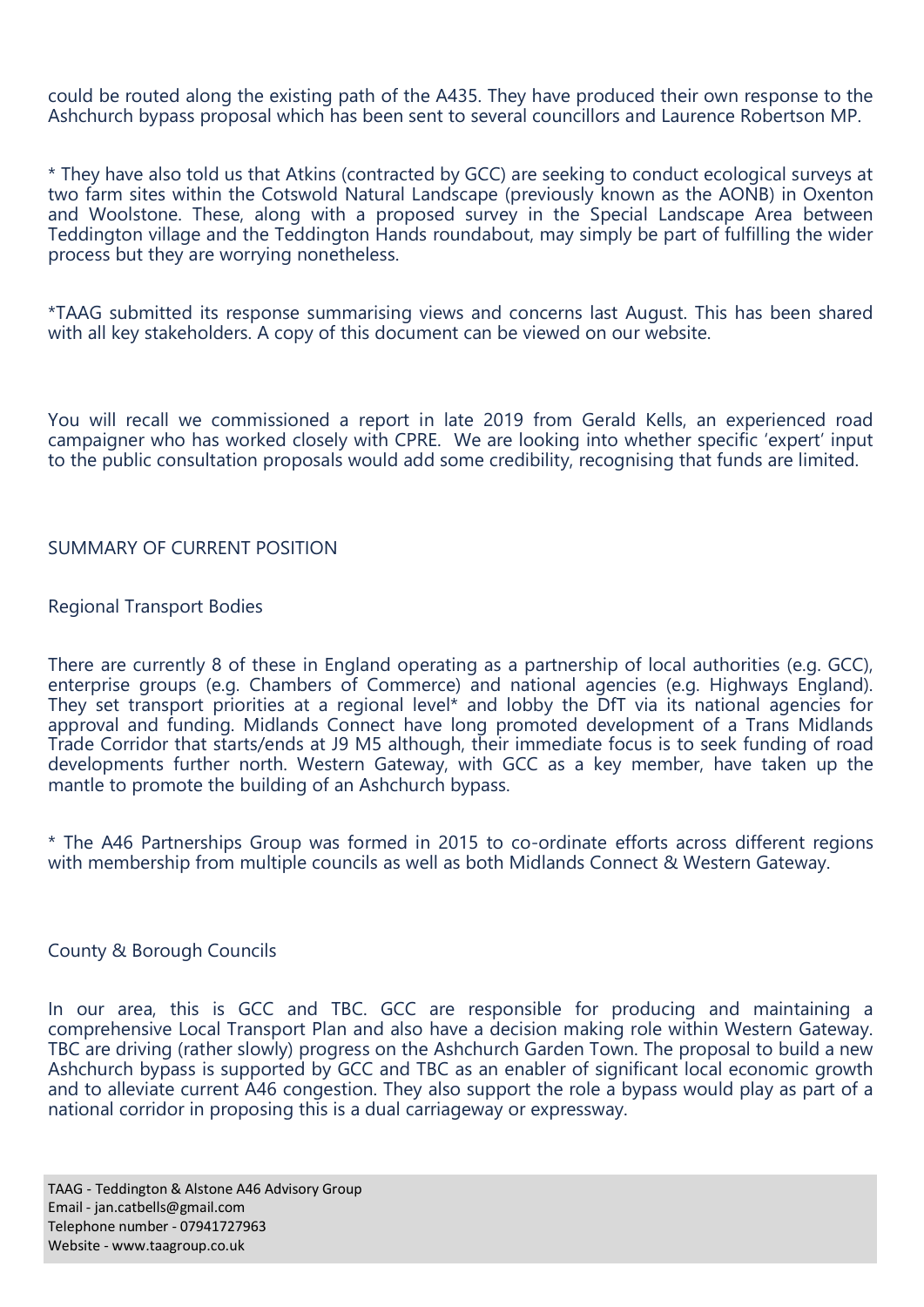## Funding

The size of investment for the proposed bypass, most recent estimate c£200m, will require national funding approval from the DfT. There are a few different road programmes in place but, technicalities aside, each sets out detailed guidance on the process to be followed. In March 2020, it was announced that the Ashchurch bypass proposal had successfully made it onto the list of Large Local Major Schemes (LLM) and as a result Western Gateway are going through a succession of three different business case stages finishing with an Outline Business Case expected Spring 2022. If approved, construction would typically begin around two years afterwards.

## Public Consultation

Officially, this is still expected to be in the summer but it could slip into autumn. It's understood it will run for around six weeks. This will be a critical period, not only because route options will have been shared for the first time (and possibly no more than two) but because opportunities to influence changes beyond this six week period are likely to be limited. While we believe that feedback from statutory bodies like CPRE and Cotswold Natural Landscape may be particularly important, it is also crucial to maximise the level of response and engagement from residents.

### Routes

We can only speculate at this stage. However, from what we've seen it looks increasingly likely that it will either be a new junction south of Junction 9 or come from the existing Junction 10 with the road running somewhere around the back of Pamington towards the Teddington Hands roundabout. Whether it utilises the path of the existing A435 or passes in-between the B4079 and A435 to join the A46 could make a huge difference to our quality of life. The former, especially, if a dual carriageway, would have a devastating impact.

## Type of Road

Western Gateway continue to refer to the scheme requiring a dual carriageway solution although when challenged it seems this may be a default assumption rather than a final business case view. The increasing significance of environmental considerations is key.